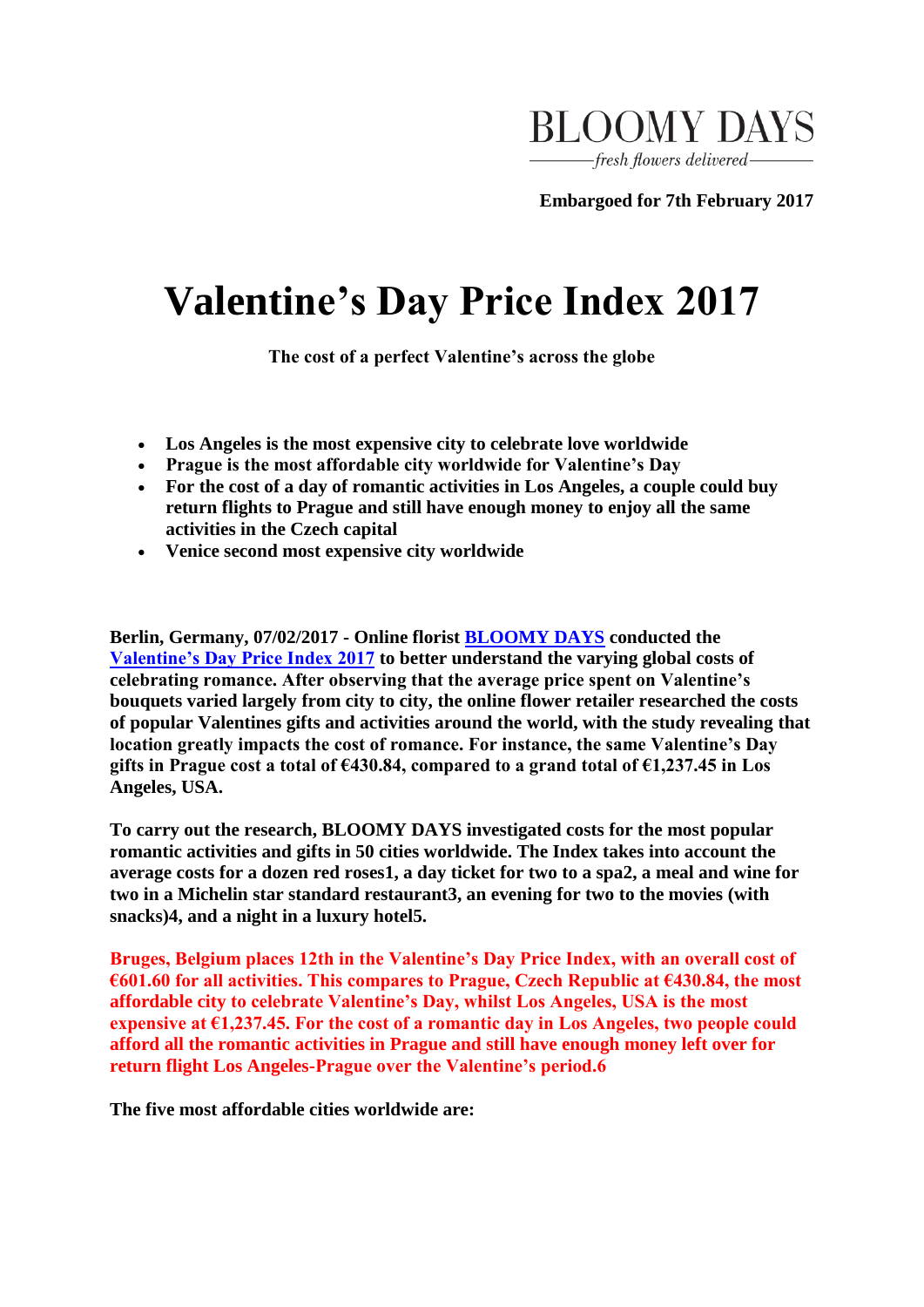| <b>City</b>                         | A Dozen<br><b>Red Roses Spa</b> |         | Day at a 1 Michelin Star<br>Dinner w. Wine | <b>Cinema</b><br>Tickets w.<br><b>Snacks</b> | Night in a<br>Luxury<br><b>Hotel</b> | <b>Total</b> |
|-------------------------------------|---------------------------------|---------|--------------------------------------------|----------------------------------------------|--------------------------------------|--------------|
| 1 Prague,<br>Czech Rep.             | €24.43                          | €72.00  | €209.04                                    | €19.87                                       | €105.50                              | €430.84      |
| 2 Cork,<br>Ireland                  | €36.00                          | €100.00 | €121.95                                    | €22.87                                       | €176.00                              | €456.82      |
| 3 Madrid,<br>Spain                  | €33.55                          | €72.00  | €198.00                                    | €16.10                                       | €178.50                              | €498.15      |
| 4 Belfast, UK €32.23                |                                 | €112.03 | €178.52                                    | €27.46                                       | €181.00                              | €531.24      |
| $5\frac{\text{Cardiff}}{\text{UK}}$ | €33.42                          | €113.14 | €191.72                                    | €30.21                                       | €166.50                              | €534.99      |

**Whilst the five most expensive cities worldwide are:** 

|    | <b>City</b>               | A Dozen<br><b>Red</b><br><b>Roses</b> | Day at a<br><b>Spa</b> | 1 Michelin<br><b>Star Dinner</b><br>w. Wine | <b>Cinema</b><br>Tickets w.<br><b>Snacks</b> | Night in a<br>Luxury<br><b>Hotel</b> | <b>Total</b> |
|----|---------------------------|---------------------------------------|------------------------|---------------------------------------------|----------------------------------------------|--------------------------------------|--------------|
|    | 46 Zurich,<br>Switzerland | €42.63                                | €111.92                | €389.92                                     | €52.29                                       | €380.00                              | €976.76      |
|    | 47 Sydney,<br>Australia   | €86.25                                | € $62.40$              | €555.19                                     | €40.80                                       | €235.00                              | €979.64      |
|    | 48 New York,              | €71.68                                | €85.28                 | €466.40                                     | €47.53                                       | €322.50                              | €993.39      |
|    | 49 Venice, Italy          | €44.00                                | €70.00                 | €460.00                                     | €35.00                                       | €403.00                              | €1,012.00    |
| 50 | Los Angeles,<br>USA       | €47.79                                | €132.66                | €516.10                                     | €37.90                                       | €503.00                              | €1,237.45    |

**Further findings from the International results include:** 

- **The most affordable city worldwide to buy a dozen red roses is Cape Town, South Africa at an average price of €20.88.**
- **The most expensive city worldwide to buy a dozen red roses is Sydney, Australia at an average price of €86.25.**
- **The most affordable city worldwide for a spa day for two is Toronto, Canada at €50.37.**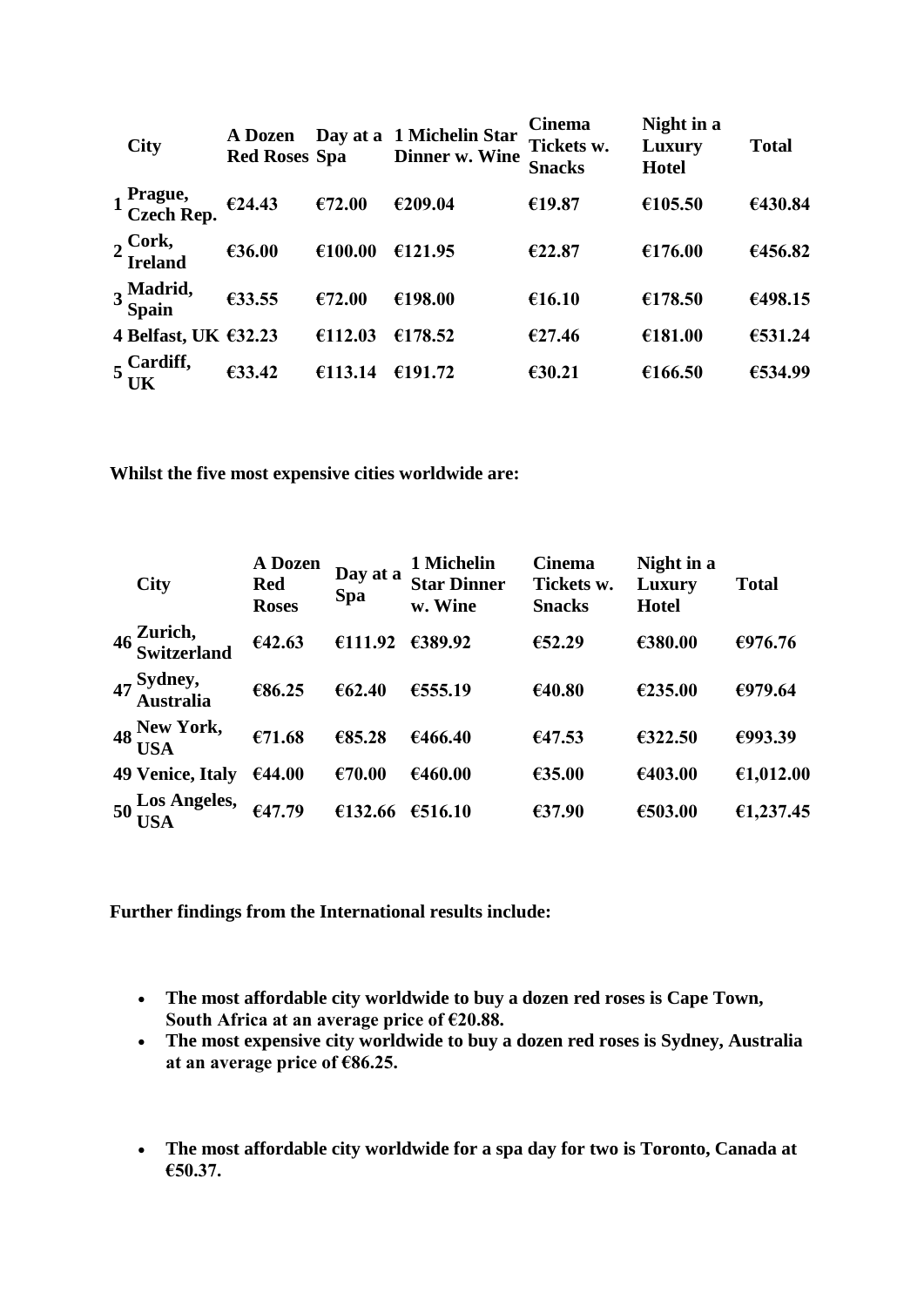- **The most expensive city worldwide for a spa day for two is Copenhagen, Denmark at €134.52.**
- **The most affordable city worldwide for a Michelin Star Dinner with wine is Cork, Ireland at an average price of €121.95.**
- **The most expensive city worldwide for a Michelin Star Dinner with wine (or its nearest equivalent) is Sydney, Australia at an average price of €555.19.**
- **The most affordable city worldwide for two cinema tickets with snacks is Cape Town, South Africa at an average price of €9.68.**
- **The most expensive city worldwide for two cinema tickets with snacks is Zurich, Switzerland at an average price of €52.29.**
- **The most affordable city worldwide for a night in a luxury hotel is Prague at an average price of €105.50.**
- **The most expensive city worldwide for a night in a luxury hotel is Los Angeles, USA at an average price of €503.**

**Those looking to spend some quality time with their loved ones on Valentine's Day can use the table to see which cities near or far offer the most romance for their money.** 

**"We believe little luxuries needn't be costly, whether it's a vase of roses on your doorstep or a romantic city break away," stated Lucas Bast, CMO of BLOOMY DAYS, "This study is interesting for those planning a last minute Valentine's getaway and those curious as to where they can get a great deal on romantic gestures."** 

**###**

**1We looked at the cost of a dozen roses, both in several online retailers and at least 5 flower shops across each city. These were then averaged to find the cost presented in the research.**

**2We found the top 3 ranked spas and wellness centers in Tripadvisor for each city and then averaged the cost of a day pass for two people.** 

**3We researched the price of dinner for all Michelin star restaurants in the city, where available, and then averaged the cost of their full course Valentine's Day special meal for two plus wine. In countries where the Michelin star system is not in use, we selected restaurants which met similar requirements in equivalent guides. Although not**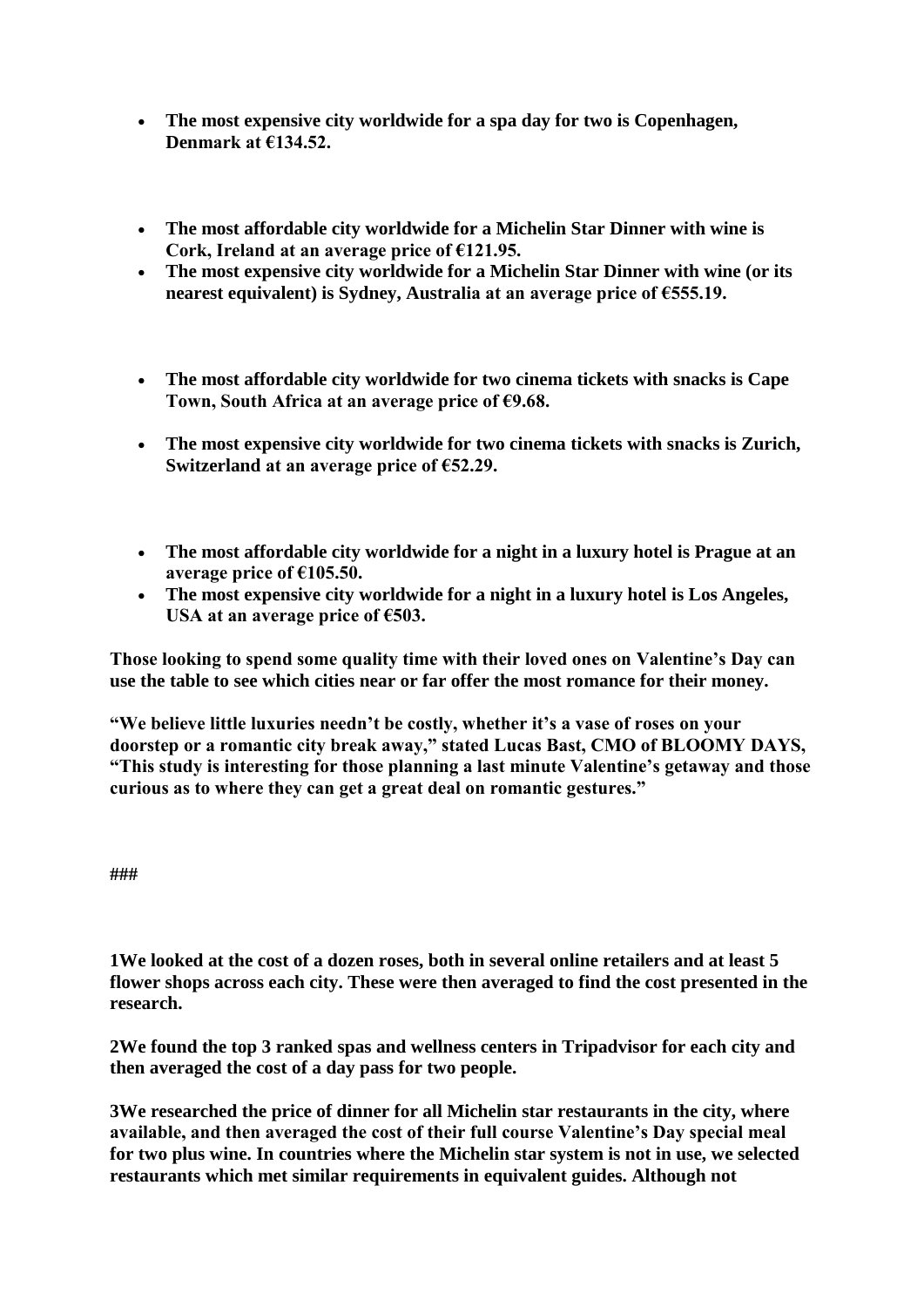**everybody will celebrate Valentine's Day at a Michelin star outlet, the research is valid for restaurants at large as the city to city cost comparison will be proportionate to the values displayed here and an indicator of the expense associated with a meal in that city.**

**4We looked at the price of going to the movies for 2, plus popcorn and a drink in at least 3 movie theatres in the city and then averaged the price.** 

**5We looked at all 4 and 5\* hotels for Valentine's Day in each of the cities ranked and averaged the average cost of a night for two, in a regular room. We selected 4 and 5\* hotels, however the cost for hotels from city to city will remain proportionate to the outcomes of the ranking, regardless of their star rating.**

**6Flight prices checked on 31st January 2017 and are representative of Lufthansa nonstop return flights between the two locations for the required time period, Munich-Dresden, and Aeroflot 1-stop flights Los Angeles-Prague for the required time period.**

**Publishers are allowed to publish this data and graphics; we kindly ask that you give credit and link to the source [www.bloomydays.com/de/valentines-day-gifts-index-eur/.](https://www.bloomydays.com/de/valentines-day-gifts-index-eur/)**

**About BLOOMY DAYS: BLOOMY DAYS is the brand when it comes to the delivery of fresh and seasonal cut flowers. Founded in 2012 by Franziska von Hardenberg, the company has become an integral player in the market. The stylish bouquets can be ordered two ways and are a great gift idea as well as the perfect solution for enhancing any home and office. As the inventor of flexible flower subscriptions, BLOOMY DAYS is the first mover in a rapidly growing new market segment. The flowers can be ordered in a weekly, bi-weekly or monthly delivery cycle and thanks to additional flexible options, such as pausing and terminating the subscription at any time, customers can enjoy a perfect product experience. BLOOMY DAYS has recently become an official partner of the Royal Porcelain Manufactory KPM.** 

**Additional tables;**

**The ten most and least affordable cities worldwide for Valentine's Day:**

| $#$ City                 | Total | $#$ City                                                    | <b>Total</b> |
|--------------------------|-------|-------------------------------------------------------------|--------------|
|                          |       | 1 Prague, Czech Rep. €430.84 41 Geneva, Switzerland €895.20 |              |
| 2 Cork, Ireland          |       | €456.82 42 Washington DC, USA €896.78                       |              |
| 3 Madrid, Spain          |       | €498.15 43 Boston, USA                                      | €920.99      |
| 4 Belfast, UK            |       | €531.24 44 San Francisco, USA €959.77                       |              |
| 5 Cardiff, UK            |       | €534.99 45 Melbourne, Australia €970.96                     |              |
| <b>6 Berlin, Germany</b> |       | €551.44 46 Zurich, Switzerland €976.76                      |              |